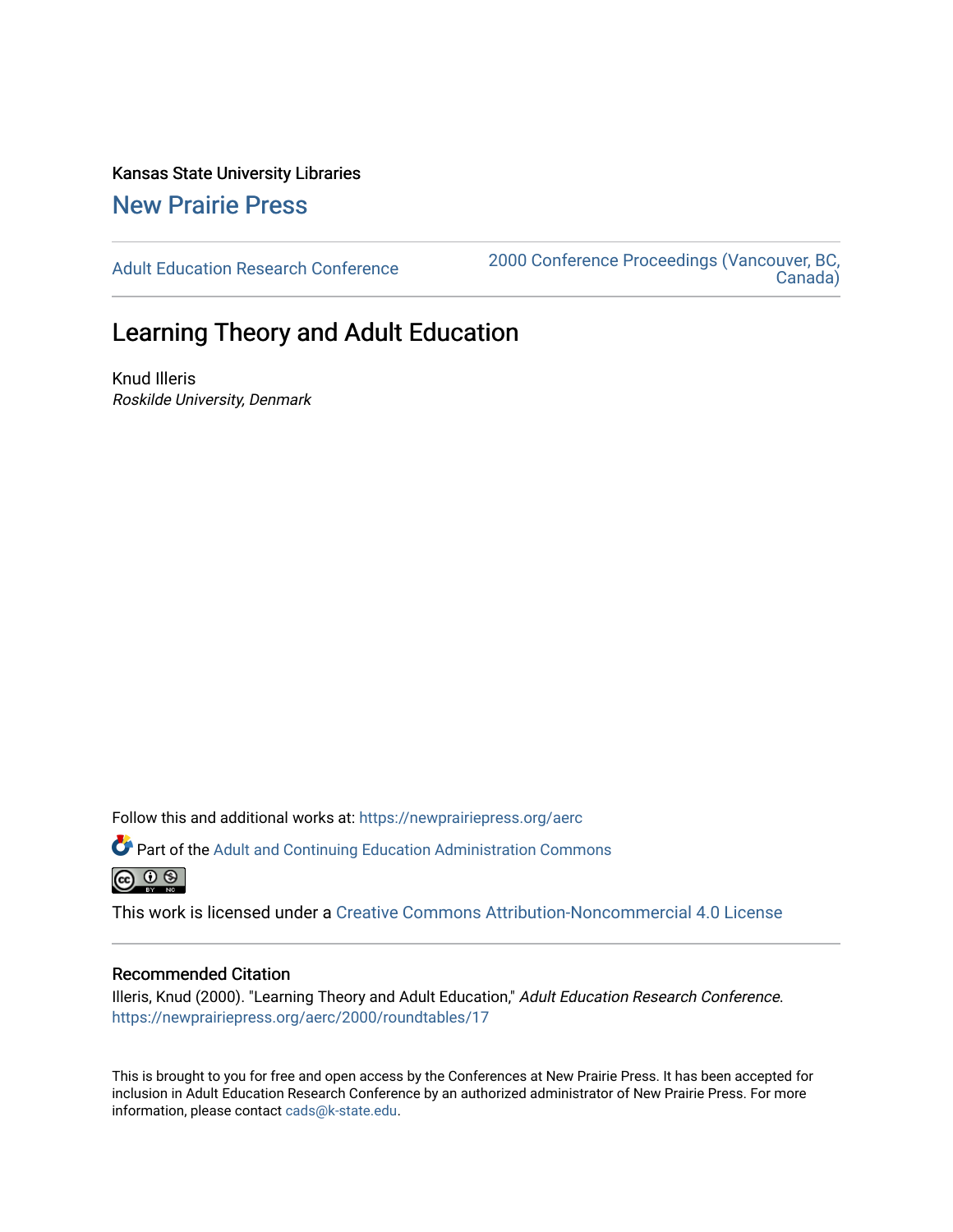## **Learning Theory and Adult Education**

## Knud Illeris Roskilde University, Denmark

**Abstract:** *Today a majority of the participants in adult education are unskilled or unemployed adults who must combine acquiring a professional qualification with a change of identity and way of life. As a foundation of such education, staff and planners need a comprehensive learning theory that includes the cognitive, psychodynamic and social-societal dimensions of learning.*

### **Adult Education as Mass Education**

In Denmark over the last few years, adult education has expanded into mass education, and the majority of the participants are no longer skilled and well educated adults updating or extending their qualifications and personal areas of interest. They are, rather, unskilled or unemployed adults who have been forced to adjust, professionally, personally and socially, to a new labour market situation requiring new types of qualifications and general skills.

Actually, what society is demanding of these adults is that they develop a new identity and way of life, and our recent research indicates that their typical reaction is one of profound ambivalence. On one hand they will not accept that they are not good enough as they are. On the other hand the threat of societal and economic marginalisation forces them to take their situation seriously. So, what they do is to develop a set of strategies and defence mechanisms that can protect their self confidence by creating a psychological distance to the educational activities at the same time as allowing them to take in some of the new skills and forms of behaviour.

If adult education is to be of any value under these very problematic conditions, the teachers and administration have to be very respectful and accepting and at the same time firm in their attitudes towards the participants. The challenge is to help them through a hard mental process of change and rehabilitation and simultaneously get them to learn the skills required. The solution seems somehow to be providing firm and competent teaching and encouragement towards self direction with respect to the professional content of the courses as a starting point for open discussions concerning the psychological and societal situation of the participants.

#### **The Need for a Comprehensive Learning Theory**

In dealing with such issues we (members of the Adult Education Research Group of Roskilde University) have often felt that our theoretical foundation regarding learning was insufficient, and this has been the incentive for me to take up my old interest in learning theory in a new perspective. At first I saw the challenge as being the combination of cognitive learning theory with personal developmental issues, but gradually I came to see it as a need for a broad, comprehensive theory covering the whole area of learning, personal development, socialisation and qualification. In this perspective I then examined a wide range of existing nonbehaviourist American, British, Continental, Russian and Scandinavian theories in the area, and gradually two partly overlapping fundamental assumptions emerged.

The first assumption is that all learning comprises two independent but closely connected processes: namely an external interaction process between the learner and the surrounding material and social world, and an internal acquisition and elaboration process in the learner. The second is that all learning comprises an interplay between a cognitive, a psychodynamic and a social-societal dimension.

However banal and self-evident these assumptions may seem, it appears that no existing learning or development theory has fully realized these basic features. On the contrary, most theories are firmly rooted in one of the three dimensions or in the combination of two of them, and very often their followers have been engaged in little fruitful competition or even conflicts with other standpoints.